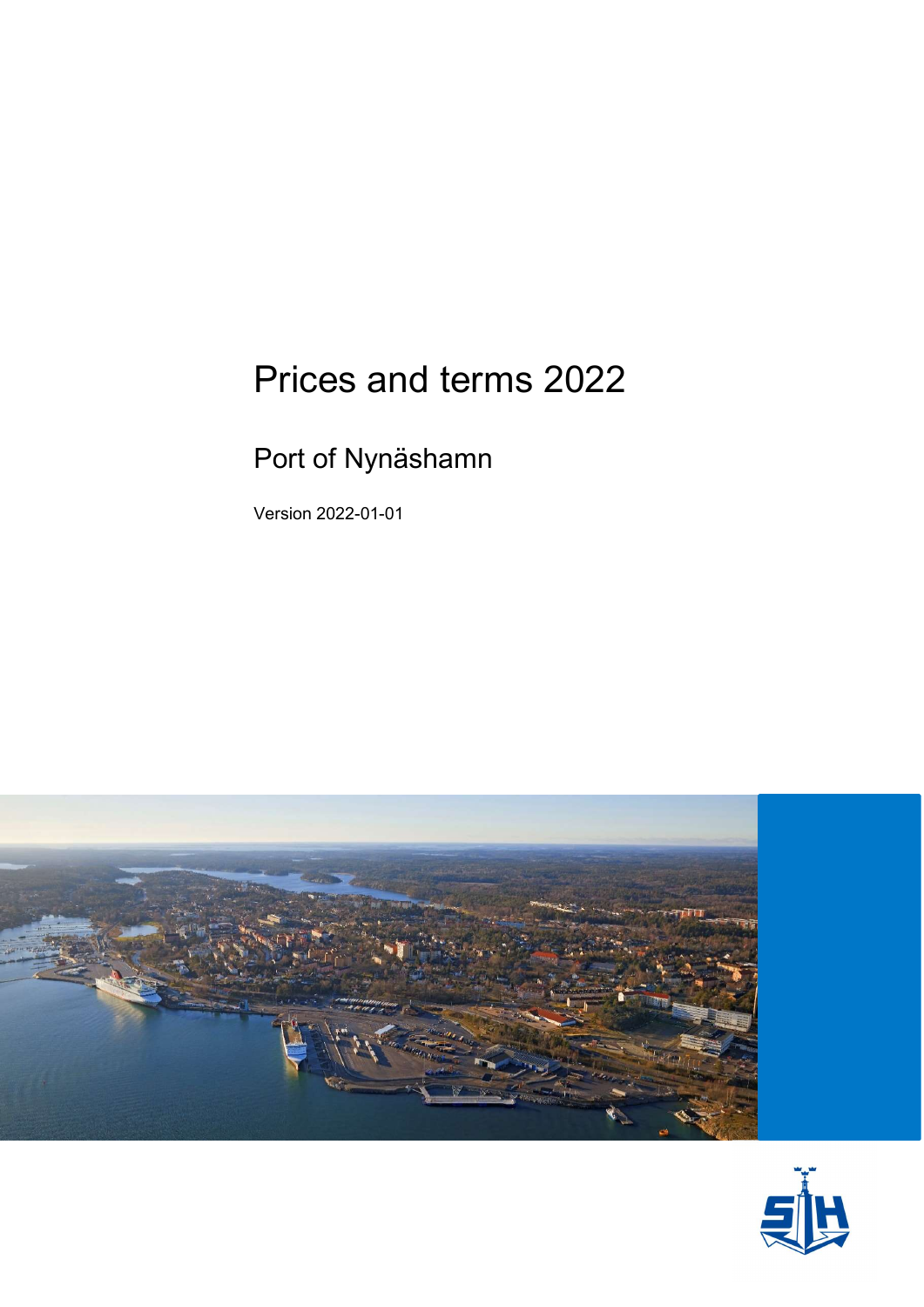## **CONTENTS**

| 10       |
|----------|
|          |
| 12<br>14 |
|          |
|          |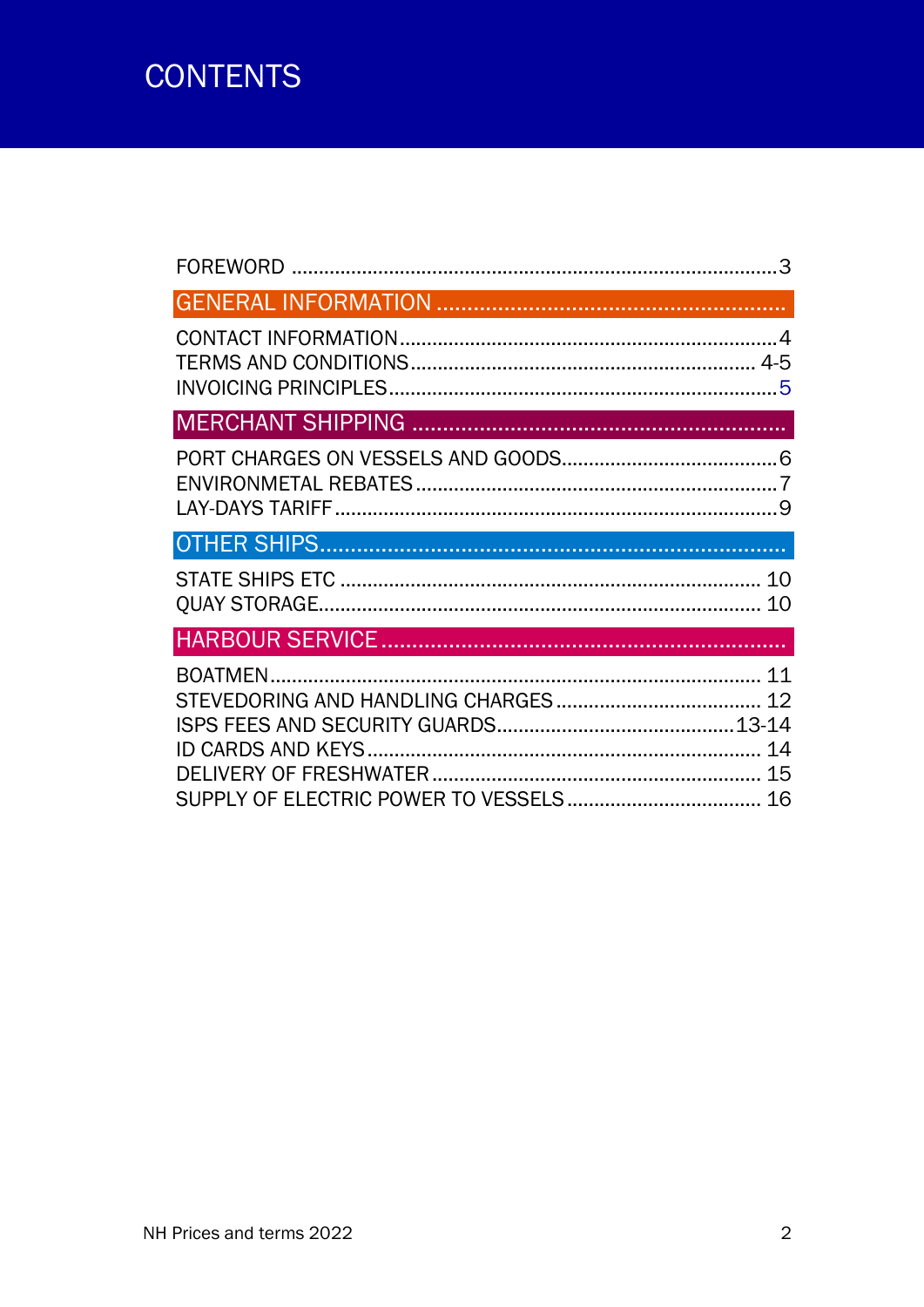

#### COLLABORATION DURING THE PANDEMIC CREATED GOOD PRECONDITIONS FOR SHIPPING IN THE STOCKHOLM REGION

The past two years have been unlike anything we have previously experienced. Everyone in shipping has been impacted by the pandemic in one way or another. This has both been challenging and has brought us closer together.

The way we have worked together is something I want to highlight. Thanks to good, close dialogue with you, our customers, both about long-term strategies and rapid changes of operative procedures, we have together created the best possible preconditions for sustainable transport in the Baltic Sea and the Stockholm Region.

Many thanks for such good collaboration on a daily basis, throughout the pandemic, and our mutual belief in the positive future development of shipping.

Yours sincerely



 Thomas Andersson, Ports of Stockholm **Managing Director** 

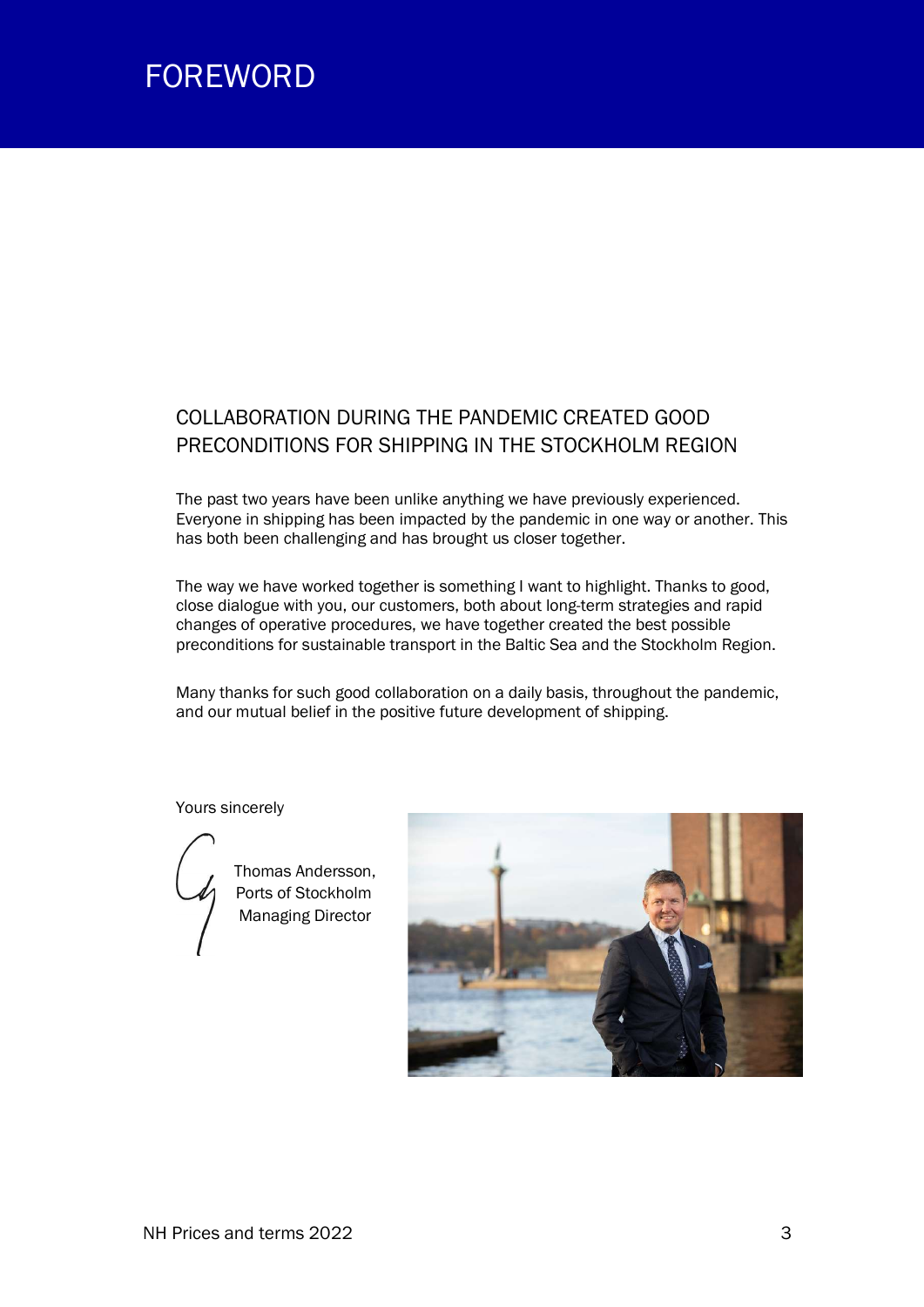### GENERAL INFORMATION



#### **CONTACT**

PORT AND TRAFFIC CONTROL **BTC** Tel +46 (0)8-670 28 10 E-mail: btc@portsofstockholm.com

OPERATIONS MANAGER DEPUTY OPERATIONS MANAGER Roger Backlund **Per Axelsson** Tel +46 (0)8-670 28 31 Tel +46 (0)8-670 29 32 Mobile +46 (0)70-770 28 31 Mobile +46 (0)70-770 29 32 roger.backlund@portsofstockholm.com per.axelsson@portsofstockholm.com

#### GENERAL TERMS AND CONDITIONS

Ports of Stockholm has operations in several ports and annually issues 5 price lists;

- Price List for International Cruise Liners (in accordance with Swedish Maritime Administration regulations, SJÖFS 2019:3, 8 §)
- Price List for the Port of Kapellskär
- Price List for the Port of Stockholm
- Price List for the Port of Nynäshamn
- Price List for the Port of Stockholm Norvik

All prices stated are valid from 1 January until further notice, however at the latest until 31 December in the year of issue. Ports of Stockholm reserves the right to revise price lists at any time, and current price lists are always available on Ports of Stockholm's website, http://www.portsofstockholm.com.

According to Swedish Maritime Administration regulations (SJÖFS 2013:4) the Port of Stockholm, Port of Kapellskär and Port of Nynäshamn are classed as public ports. In accordance with Swedish Law (1981:655) governing certain tariffs at public ports, Ports of Stockholm has the right to charge dues if quays, jetties or similar facilities within the port area that belong to the port owner have been called at or utilised.

Harbour dues, according to a fixed rate as set out in this price list, or according to special agreements, are payable for vessels calling at or leaving public port areas and for goods, passengers and vehicles accompanying these vessels.

For comprehensive details of terms and conditions please refer to Ports of Stockholm's Port Regulations and Ordinance information, which is available on Ports of Stockholm's website, http://www.portsofstockholm.com.

Invoicing of harbour dues according to this price list occurs after the vessel's application, which the vessel's master, ship owner or representative for any of these shall submit in accordance with Ports of Stockholm's Port Regulations and Ordinance instructions.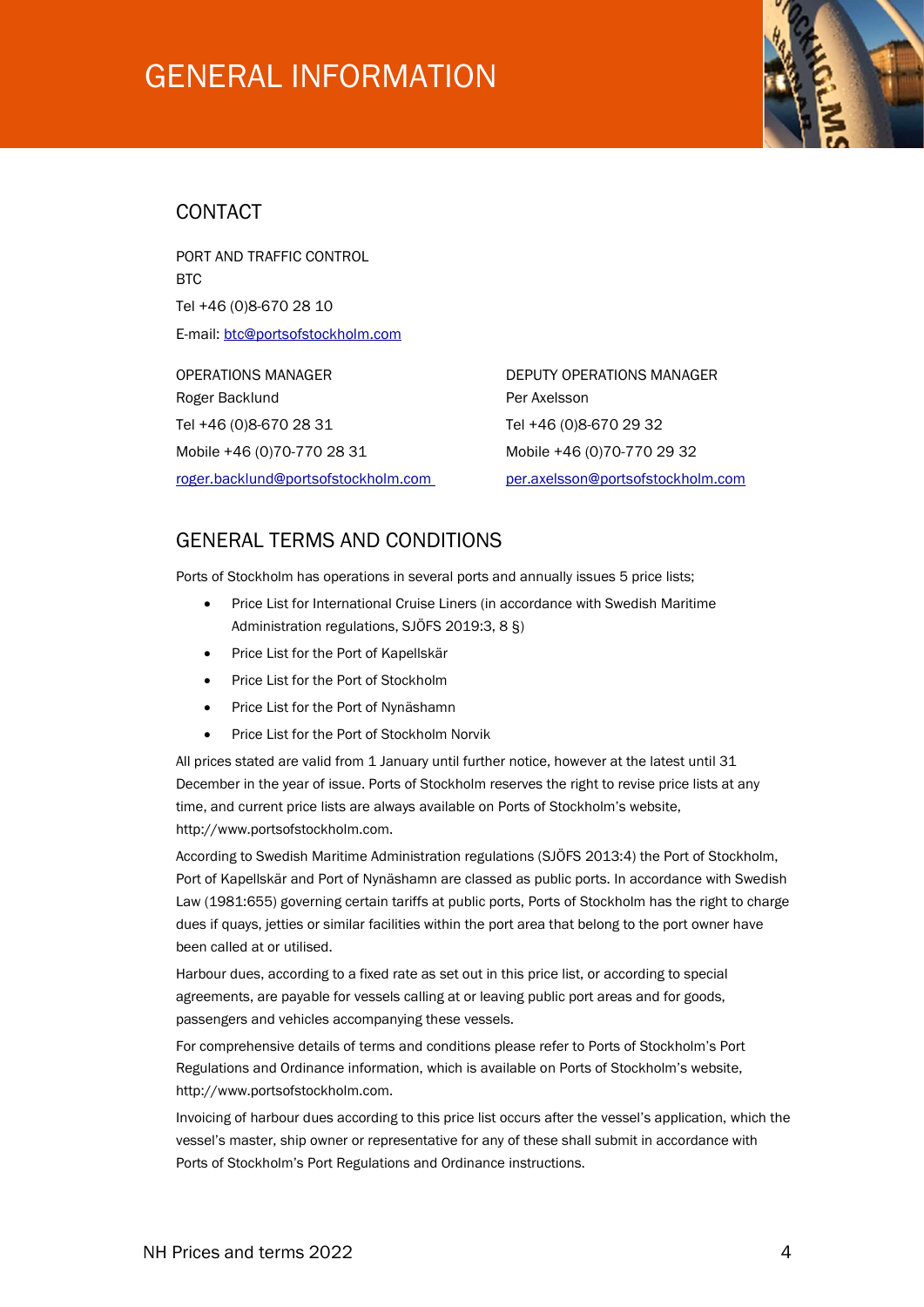### GENERAL INFORMATION

When the vessel is exempt from the obligation of submitting a vessel application, the vessel's master shall submit to Ports of Stockholm the data necessary to establish the amount of the harbour dues. Special regulations apply to vessels with permanently allocated berths. Information about the goods loaded or unloaded shall be submitted to Ports of Stockholm four (4) days at the latest after the completed loading or unloading. Ports of Stockholm is entitled to demand provision of any information necessary to satisfy the requirements of Swedish Authorities, or information necessary to establish the amount of harbour dues, or to satisfy other needs of Ports of Stockholm for information, such as to facilitate logistics planning.

Harbour dues charged according to GT (Gross Tonnage) are based on GT in accordance with Lloyd's Register (1969 measurement regulations), or alternatively the submitted Tonnage Certificate.

Harbour dues charged by the day are based on a time period beginning and ending 00:00 – 24.00, unless otherwise stated.

In the event that Swedish Authorities decree that special tariff provisions shall be levied for the vessels of specific nations or for specific types of vessels, these provisions will apply unreservedly.

Ports of Stockholm's port facilities are approved by the Swedish Transport Agency as compliant with maritime and port security legislation. This means that various types of security measures are implemented depending on the prevailing security threat level. Ports of Stockholm may agree specific contracts with shipping companies/other companies using the port facilities regarding security measures for security threat level 1, and how such measures shall be financed. For elevated security threat levels, Ports of Stockholm may implement additional security fees, based on the actual costs incurred due to the elevated security protection measures. Shipping companies operating year-round scheduled services must agree a specific contract with Ports of Stockholm regarding maritime and port security.

Ports of Stockholm is a member of the Ports of Sweden organisation and implements Ports of Sweden General Conditions 1989 for terminal operations.

This price list is issued in Swedish with an English translation. In the event of inconsistencies between the Swedish and English versions, the Swedish version shall prevail.

#### INVOICING PRINCIPLES

The invoiced amount is rounded-up to the nearest whole Swedish Crown (SEK).

Invoiced amounts must be paid to Ports of Stockholm 20 days at the latest after the date of invoice, unless otherwise agreed. In the event of late payment, a statutory interest rate will be debited in accordance with Swedish Law (SFS 1975:635). A remuneration fee for issuing a written reminder will be debited in each instance in accordance with Swedish legislation governing the remuneration of collection expenses (SFS 1981:739).

VAT will be added on all charges in accordance with Swedish law, unless the business or the vessel is exempt from VAT or it is otherwise stated that the prices include VAT.

Requirements for advance payment may apply.

As part of Ports of Stockholm's efforts to minimise environmental effects, invoices may be issued by email. Please send your company name, customer number and email address to debitering@stockholmshamnar.se. Invoices will then be sent to the stated email address.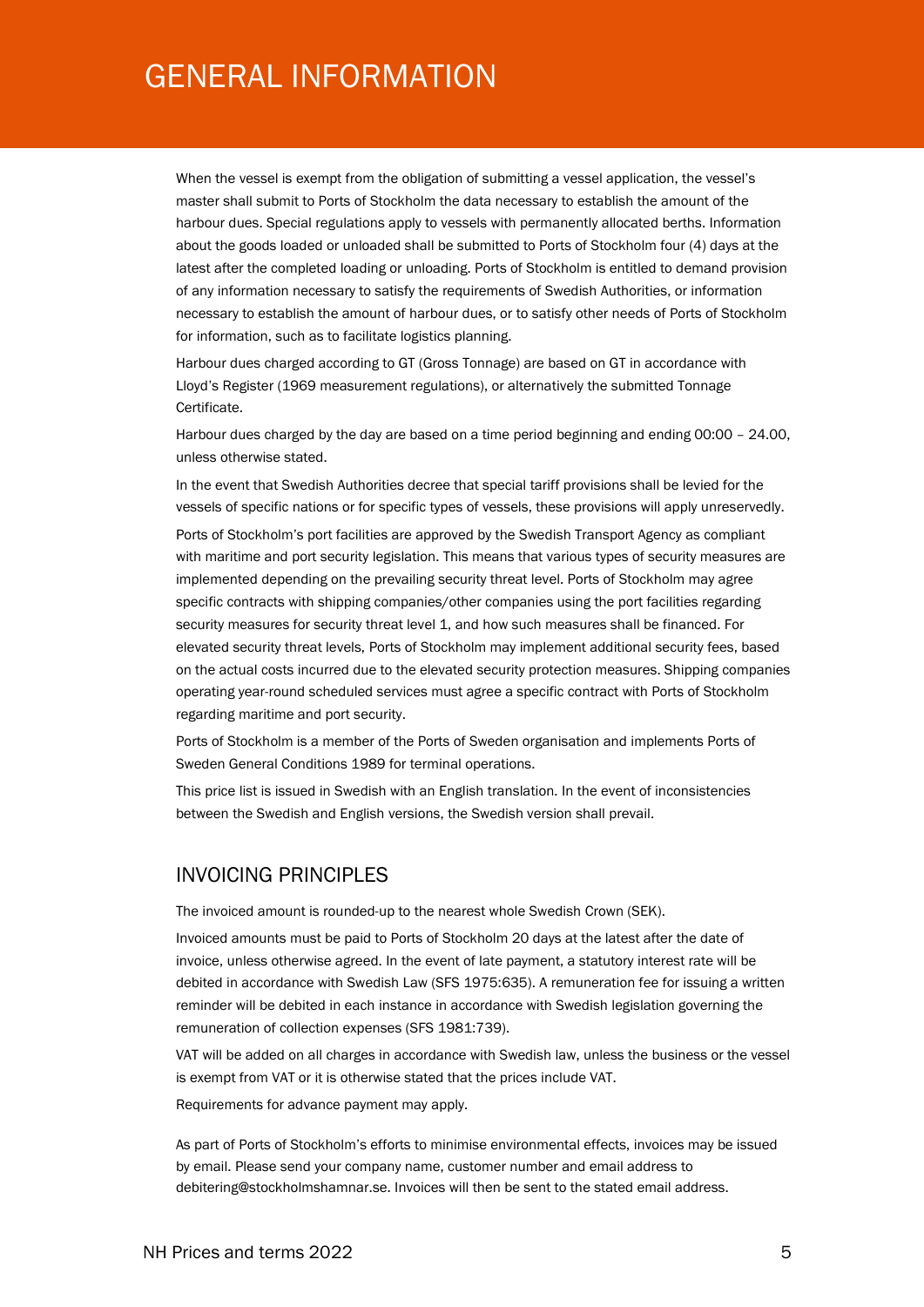

### VESSEL DUES

| Tariff                  | Description                                                                                    | Price/unit     |
|-------------------------|------------------------------------------------------------------------------------------------|----------------|
| Basic fee* <sup>1</sup> |                                                                                                | 4,28 SEK/GT    |
|                         | When calling quay not belonging to Ports of Stockholm or<br>when exempted for waste delivery*2 | 3,69 SEK/GT    |
|                         | Minimum charge                                                                                 | 2 140 SEK/call |
|                         |                                                                                                |                |
|                         |                                                                                                |                |

ISPS-fees\*<sup>3</sup> see Harbour service, Establishment of temporary perimeter protection and Security Guards

#### CARGO DUES

| Tariff*4 | <b>Goods Code</b>           | Description   | Price/unit        |
|----------|-----------------------------|---------------|-------------------|
| Other    | Container fee* <sup>5</sup> |               | 423,22 SEK/cont   |
|          | Passenger fee* <sup>6</sup> |               | 20,40 SEK/pax     |
|          | Vehicle fee* <sup>7</sup>   | Private car   | 27,03 SEK/vehicle |
|          |                             | Cargo vehicle | 21,44 SEK/lm      |
|          |                             | <b>Bus</b>    | 47,20 SEK/vehicle |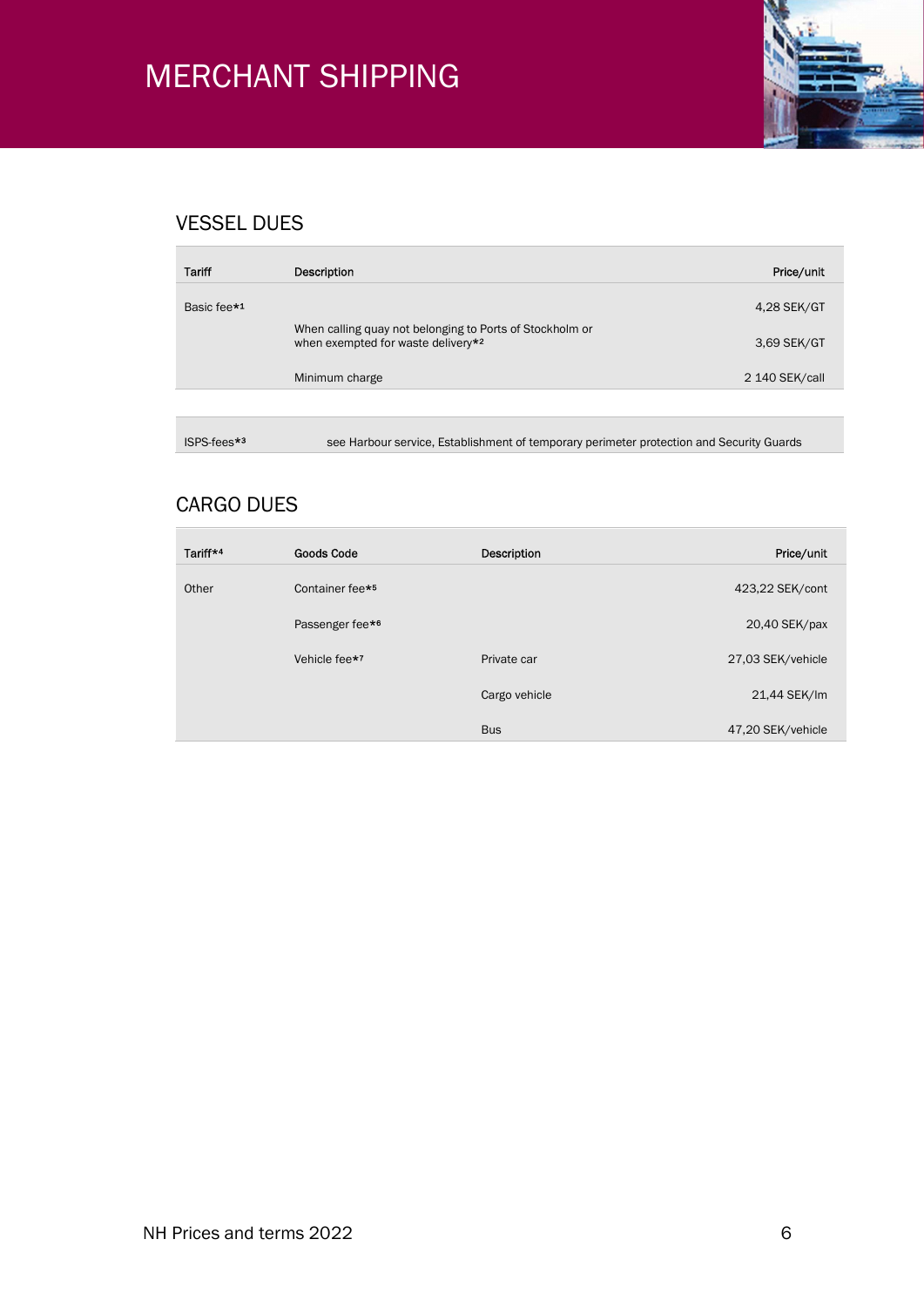#### ENVIRONMENTAL REBATES

| CSI (SOx, NOx and CO <sub>2</sub> ) or ESI $*$ <sup>8</sup> |              |                |  |
|-------------------------------------------------------------|--------------|----------------|--|
| <b>CSI</b>                                                  | <b>ESI</b>   |                |  |
| points                                                      | points       | Rebate/unit    |  |
| 45 - 47,9p                                                  | $50 - 52,9p$ | $-0.01$ SEK/GT |  |
| 48 - 50,9p                                                  | $53 - 55,9p$ | $-0.02$ SEK/GT |  |
| $51 - 53,9p$                                                | $56 - 59,9p$ | $-0.03$ SEK/GT |  |
| $54 - 56,9p$                                                | $60 - 62,9p$ | $-0.04$ SEK/GT |  |
| 57 - 59,9p                                                  | $63 - 66,9p$ | $-0.05$ SEK/GT |  |
| $60 - 62,9p$                                                | 67 - 69,9p   | $-0,06$ SEK/GT |  |
| $63 - 65,9p$                                                | 70 - 72,9p   | $-0.07$ SEK/GT |  |
| 66 - 68,9p                                                  | 73 - 76,9p   | $-0,08$ SEK/GT |  |
| 69 - 71,9p                                                  | 77 - 79,9p   | $-0,09$ SEK/GT |  |
| 72 - 74,9p                                                  | $80 - 82,9p$ | $-0,10$ SEK/GT |  |
| 75 - 77,9p                                                  | $83 - 86,9p$ | $-0,14$ SEK/GT |  |
| 78 - 80,9p                                                  | 87 - 89,9p   | $-0,15$ SEK/GT |  |
| 81 - 83,9p                                                  | $90 - 92,9p$ | $-0,16$ SEK/GT |  |
| 84 - 86,9p                                                  | $93 - 96,9p$ | $-0,17$ SEK/GT |  |
| 87 - 90,0p                                                  | 97 - 100,0p  | $-0,19$ SEK/GT |  |

Electricity connection\*9 -1 000 000 kr/vessel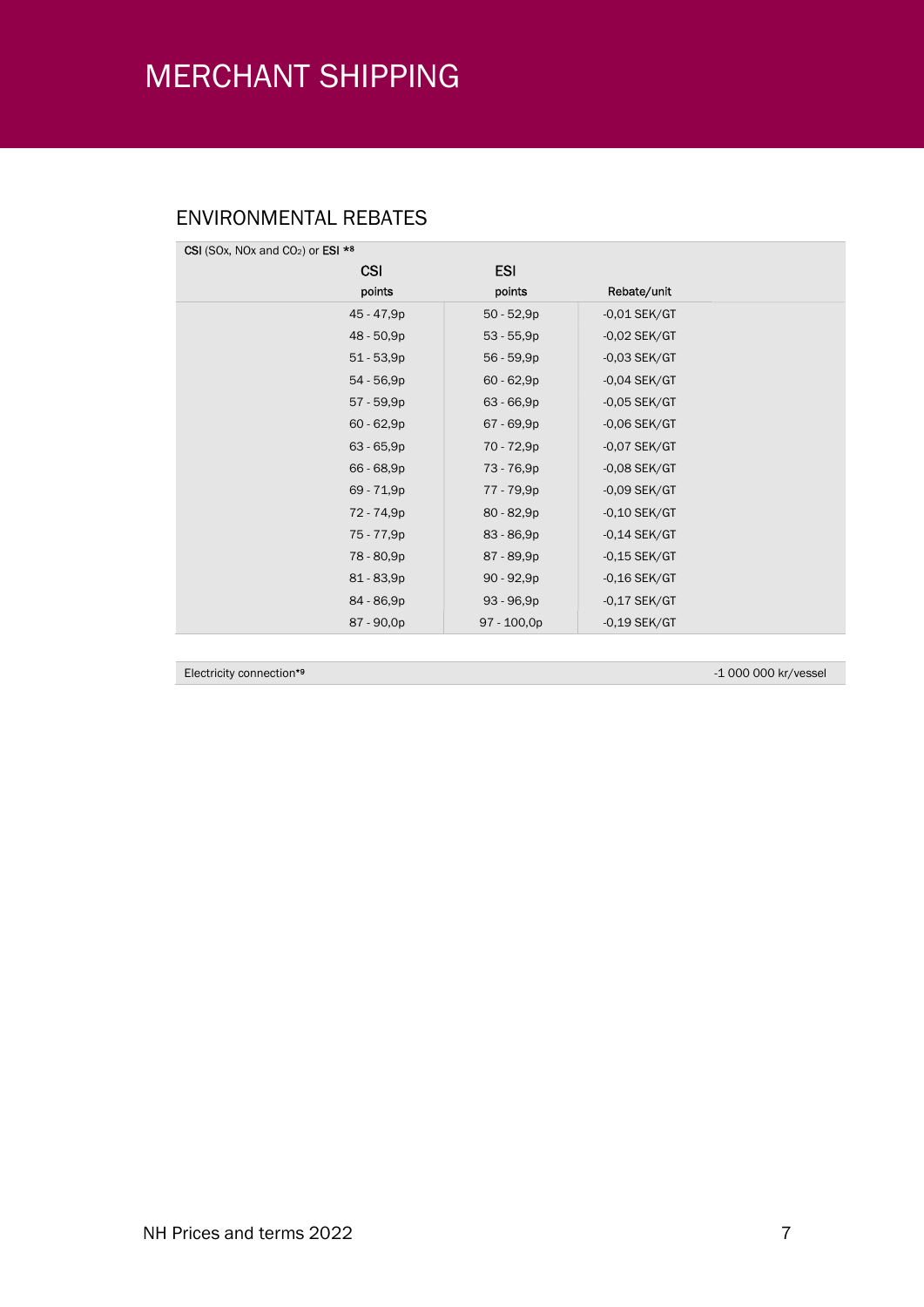\*<sup>1</sup> Harbour dues for vessels are levied each time a vessel puts into port. The harbour dues for the vessel include the depositing of waste generated by the vessel in accordance with applicable laws and regulations. If notification has not been made within the prescribed time prior to arrival or other breaches against current regulations, the additional costs incurred can be debited. Vessels with a gross tonnage (GT) below six (6) are exempt from dues. If a vessel calls at the port and uses a dock or pier, which does not belong to the Port of Stockholm, the harbour dues listed above will be reduced. The same discount applies to vessels which are lying at a buoy without calling into berth within the port area. From January 1st, 2012 the fee is always calculated on the GT without regard to possible deduction for segregated ballast tanks and calculated on a minimum of 500 GT. For barges, the vessel dues are calculated on the gross tonnage of the barge excluding tugboat/pusher. For dues that apply for international cruise traffic pursuant to SJÖFS 2017:27, 8 §, refer to the separate price list.

\*<sup>2</sup> This price applies when a competent authority has granted a vessel in regular service, an exception from compulsory delivery of all waste generated from the vessel.

\*<sup>3</sup> For vessels covered by IMO port facility security code requirements that berth at quays at which there is normally no security monitoring. See further information at section Harbour Service.

\*<sup>4</sup> Dues on goods are debited for goods that are unloaded or loaded from or onto vessels within the port area. Half of the dues on goods will be levied for goods loaded or unloaded without being moved across a quay or jetty owned by the Port or when lightering is performed at a buoy.

The following conversion factors apply for timber

- Round timber 850 kg/m3, solid volume under bark
- Sawn wood, import, 700 kg/m3, solid volume
- Sawn wood, export, 550 kg/m3, solid volume

Exceptions from dues on goods;

- ship's requisites and provisions,
- containers, platforms or other load carriers of a permanent character intended as a means of transport and which do not make up an independent commodity,
- goods that are unloaded or loaded from or onto a vessel as set out in "State ships"

\*5 Fee for each loaded container being loaded or discharged at the containerterminal (CTF).

\*6 Passenger fee is applicable for each embarking and disembarking passenger.

\*7 Vehicle fee is applicable for each vehicle in service that accompanies a vessel to or from the port.

\*<sup>8</sup> Ports of Stockholm offers environmental rebates for vessels affiliated with either CSI (Clean Shipping Index) or ESI (Environmental Ship Index). For CSI rebate, the index score is calculated as the total sum of the allocated/verified points in the Sox/PM, NOx and CO2 categories. Vessels that are not operating regular liner services must request the rebate when submitting the ship's notification form and for the CSI rebate send a copy of the certificate together with the ship's notification form. Ports of Stockholm also reserves the right to request additional documention supporting the stated ESI score. The rebates stated, are based on the "Basic fee" for vessel dues and in case of any reductions the environmental rebates will be reduced proportionally. In cases where the vessel is affiliated with both CSI and ESI, the the choice of index is at the vesselowner's discretion.

\*<sup>9</sup> Vessels that after 1 January 2015 are refitted to enable connection to the electricity grid at the quayside where such supply is available, fulfil the criteria for Liner Service, spend at least two (2) hours in port per call and connect to the electricity grid while at the quayside, are granted a one (1) million SEK rebate on condition that services operate for a minimum of three (3) years. If the vessel ceases to operate services or no longer fulfils the criteria stated above shall repayment be made proportional to the time deficit that falls short of the three (3) years.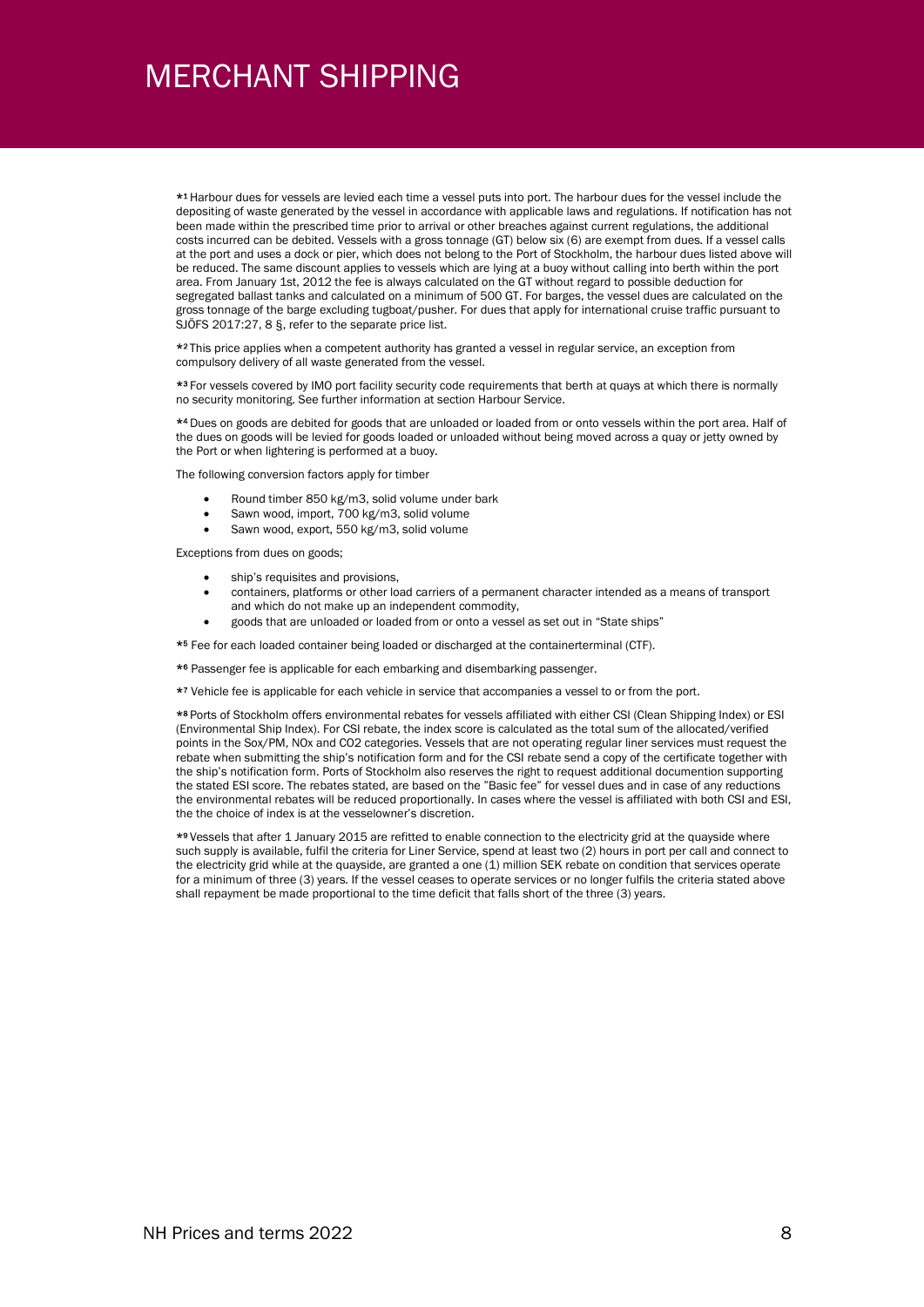#### LAY-DAYS TARIFF

A lay-day tariff is applied when a vessel is docked for more than 48 hours at a quay belonging to Ports of Stockholm in total before unloading/loading starts and unloading/loading has been completed. A lay-day tariff is always payable for passenger vessels 48 hours after the vessels has put into port. The lay-day tariff is levied when caused by conditions that the Ports of Stockholm cannot prevail over.

The lay-day tariff is payable per started 48 hour time period and is 25% of the current harbour dues for vessels.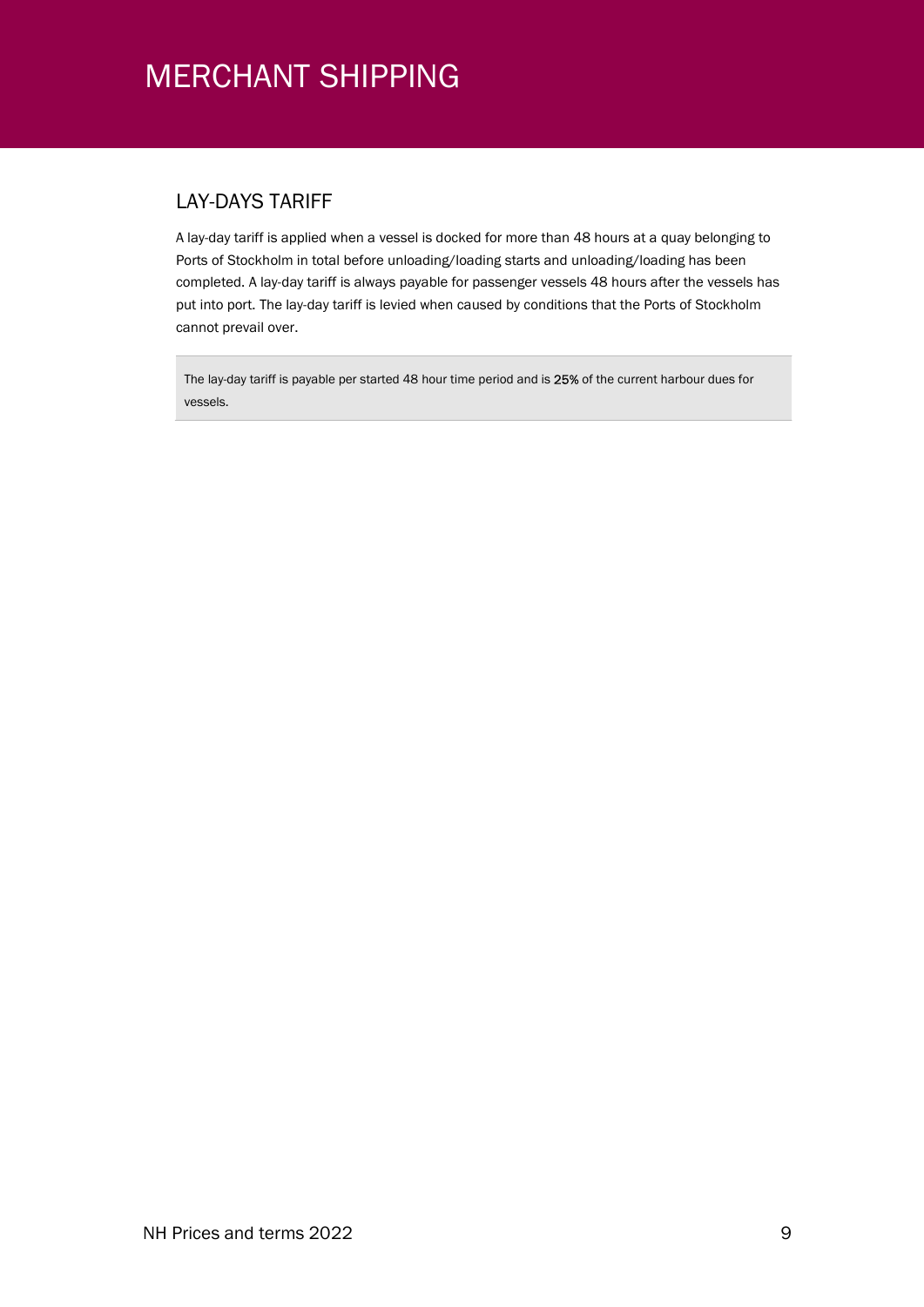### OTHER SHIPS **SHIPS**

#### STATE SHIPS ETC

Harbour dues are not levied for Naval, Coast Guard, Customs, Sea Rescue, School vessels and vessels belonging to the Swedish Maritime Administration unless the vessels are being used for commercial purposes. Lay-days tariff, as per above will be levied when the port visit exceeds 72 hours and the vessel is not used directly for official duties within the port.

The lay-day tariff is payable per started 48 hour time period and is 25% of the current harbour dues for vessels

Other services such as ISPS, mooring, delivery of fresh water and electricity, can be found in section harbour service.

#### QUAY STORAGE

Goods/units that will be loaded or has been discharged from ferries/roro vessels in the port will be debited Quay storage fees if left in the port more than 72 hours before loading or 72 hours after discharge. The fees will be debited the ferry/roro liner company which has been or will be shipping the goods. The fees are calculated per initiated 24 hour period.

For storage of other types of cargo or other utilization of Ports of Stockholm portarea please contact btc@stockholmshamnar.se.

|             | 0-72 hours | Max 96 hours                | 96 hours or more*1          |
|-------------|------------|-----------------------------|-----------------------------|
| 0-6 metres  | No charge  | SEK 70,00 per unit and day  | SEK 100,00 per unit and day |
| 6-15 metres | No charge  | SEK 140,00 per unit and day | SEK 200,00 per unit and day |
| 15 - metres | No charge  | SEK 280,00 per unit and day | SEK 400,00 per unit and day |

\* <sup>1</sup> The fee will be levied as from the 4th day.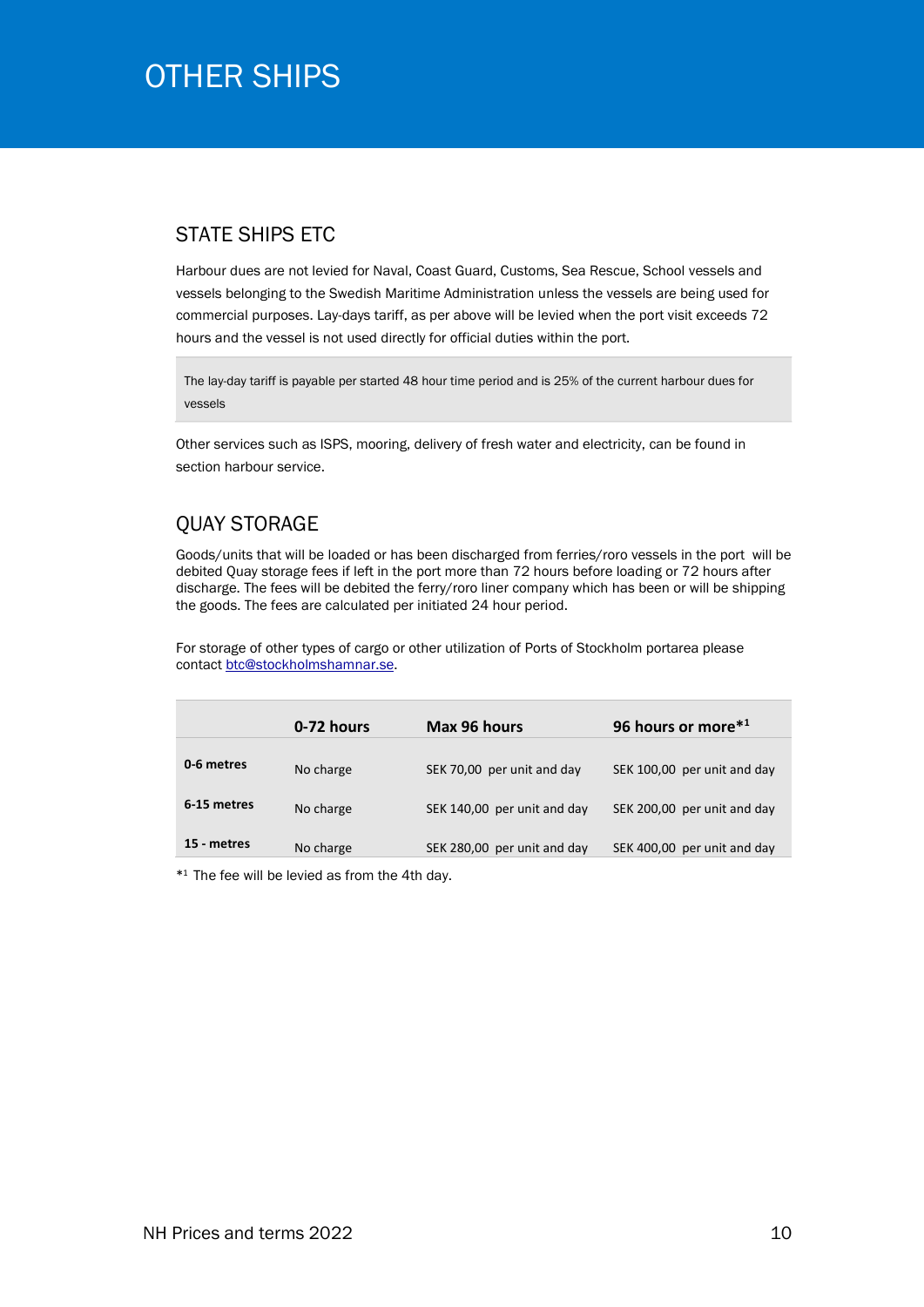

#### BOATMEN

This price list applies for mooring/unmooring work. The commission includes 2-4 boatmen according to the safety assessment of Ports of Stockholm. Boatmen in addition to this number will be charged for according to the "Harbour service/stevedoring and handling charges/labor".

|                                                                       | <b>Mooring</b>               |                                     |                                      | <b>Unmooring</b>                     |  |
|-----------------------------------------------------------------------|------------------------------|-------------------------------------|--------------------------------------|--------------------------------------|--|
| Quay, per assignement                                                 | Vessel length<br><130 metres | <b>Vessel length</b><br>>130 metres | <b>Vessel length</b><br>< 130 metres | <b>Vessel length</b><br>> 130 metres |  |
| Weekdays 07.00-16.00                                                  | 2599 SEK                     | 5 198 SEK                           | 2599 SEK                             | 5 198 SEK                            |  |
| Weekdays 16.00-07.00                                                  | 3740 SEK                     | 7479 SEK                            | 3 740 SEK                            | <b>7 479 SEK</b>                     |  |
| Friday 16:00 - Monday 07:00                                           | 6 104 SEK                    | <b>12 209 SEK</b>                   | 6 104 SEK                            | 12 209 SEK                           |  |
| SeaWalk per assignement                                               | Mooring <sup>*1</sup>        | Unmooring*1                         |                                      |                                      |  |
| Weekdays 07.00-16.00                                                  | <b>15776 SEK</b>             | <b>15776 SEK</b>                    |                                      |                                      |  |
| Weekdays 16.00-07.00                                                  | 20 485 SEK                   | 20 485 SEK                          |                                      |                                      |  |
| Friday 16:00 - Monday 07:00                                           | 25 993 SEK                   | 25 993 SEK                          |                                      |                                      |  |
| Waitingtime > 30min, regardless of vessel length or quay/buoy/SeaWalk |                              |                                     |                                      |                                      |  |
| Weekdays 07.00-16.00                                                  |                              |                                     | 568 SEK/person and initiated hour    |                                      |  |
| Weekdays 16.00-07.00                                                  |                              |                                     | 1 007 SEK/person and initiated hour  |                                      |  |
| Friday 16:00 - Monday 07:00                                           |                              |                                     | 1037 SEK/person and initiated hour   |                                      |  |

\*1 The unmooring price is based on 2 work boats.

1. When warping a vessel along the same quay, only the tariff for mooring will be charged provided one rope is constantly in contact with the quay during the entire operation.

2. Assistance on Easter Saturday, Whit Saturday, Midsummer Eve, Christmas Eve, New Year's Eve and other Swedish holidays will be charged according to the tariff for weekend..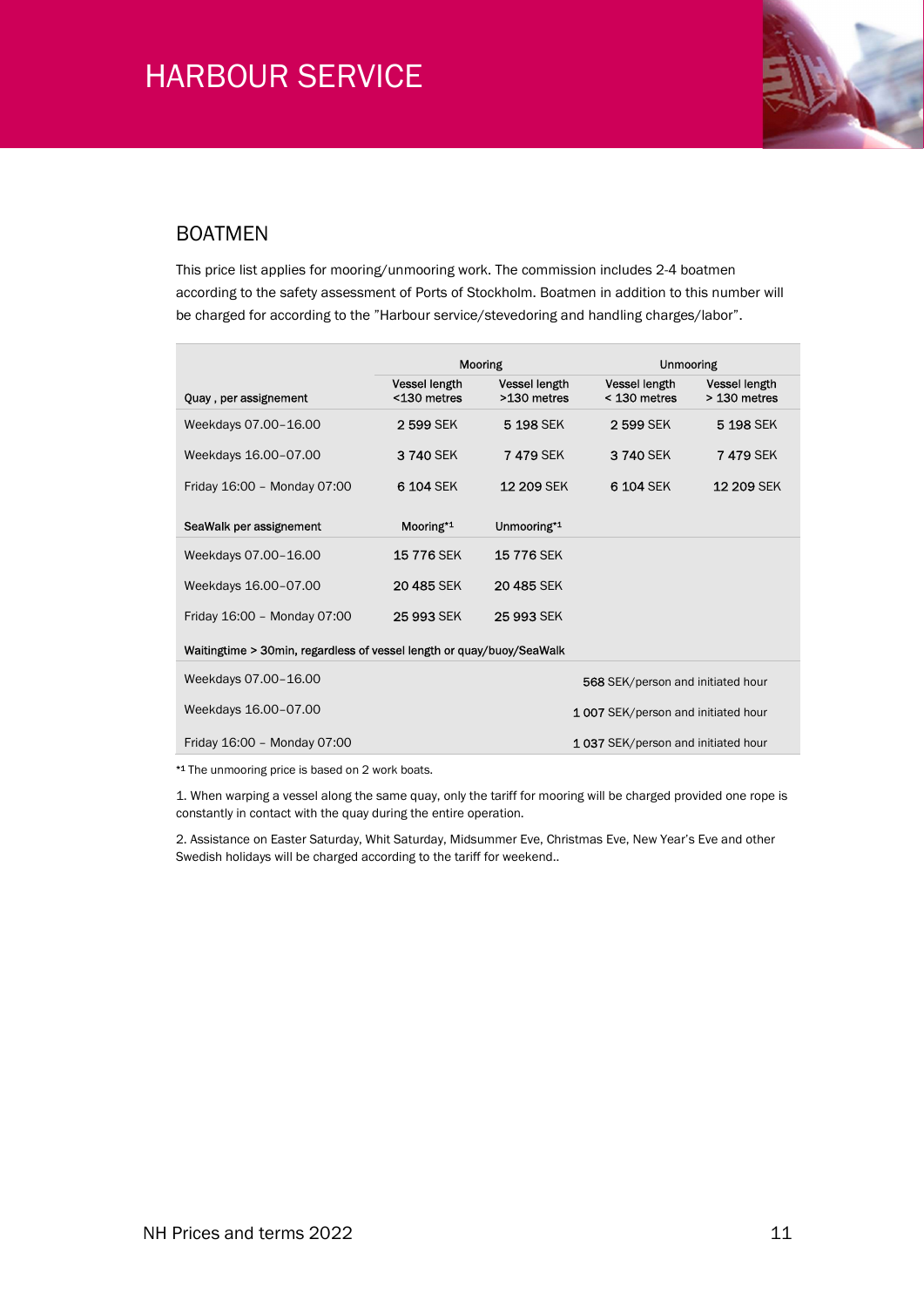### STEVEDORING AND HANDLING CHARGES

Port of Nynäshamn offers full stevedoring services such as loading/unloading, transhipment services and in- and outdoor storage.

| Forklift truck, 9 tons      | 797 SEK/initiated hour      |
|-----------------------------|-----------------------------|
| Forklift truck, 28 tons     | 1 200 SEK/initiated hour    |
| Stacking mafi               | 276 SEK/mafi                |
| Stacking flatbed trailer    | 715 SEK/trailer             |
| Storage indoors             | 54 SEK/square metre and day |
| Storage outdoors            | 29 SEK/square metre and day |
| Labor                       |                             |
| Weekdays 07.00-16.00        | 568 SEK/initiated hour      |
| Weekdays 16.00-07.00        | 1007 SEK/initiated hour     |
| Friday 16.00 - Monday 07.00 | 1037 SEK/initiated hour     |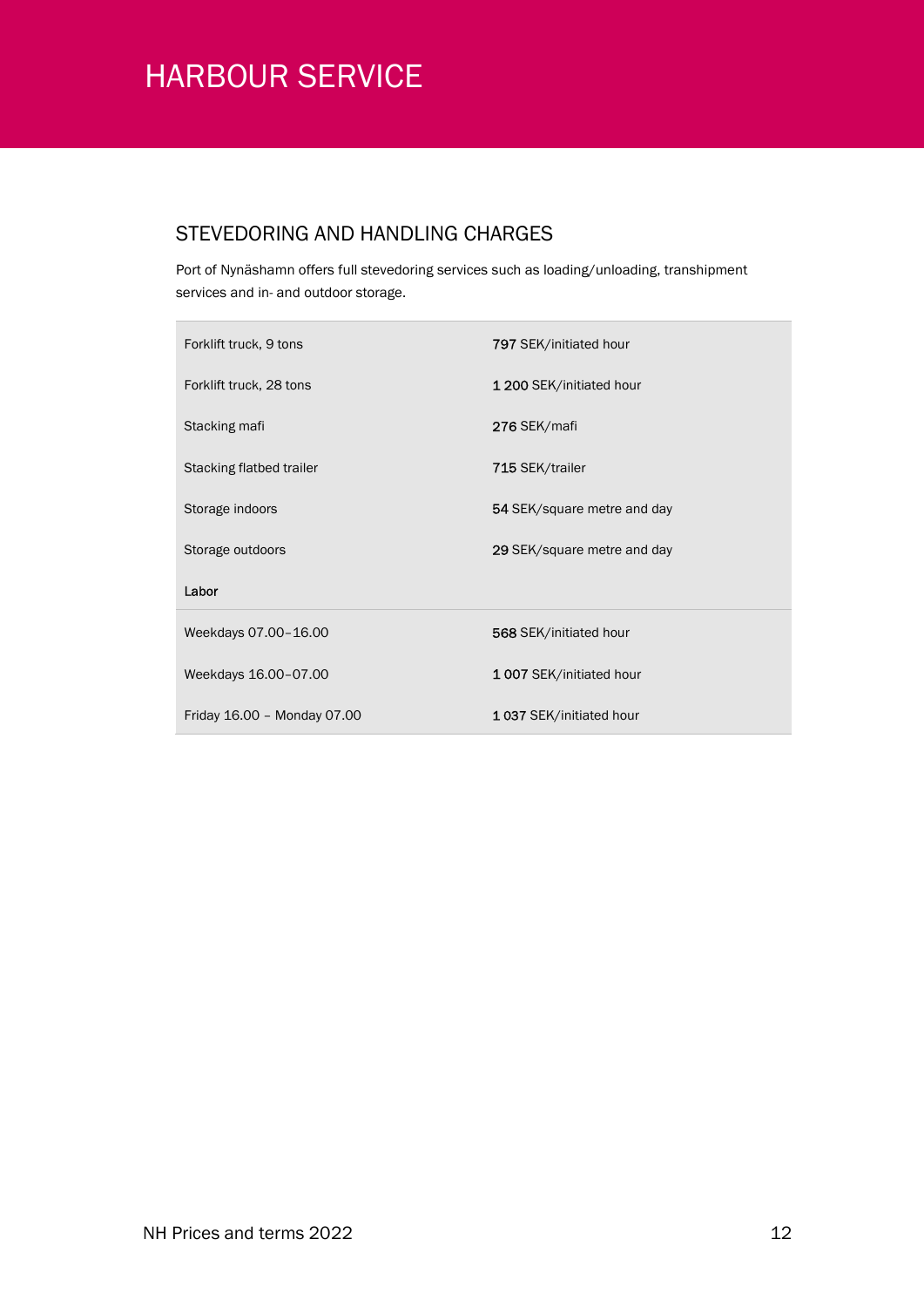#### SECURITY PACKAGE

Ports of Stockholm offer security services in port including security equipment and personnel. Categories and prices are listed below. This service is mandatory when ship is performing Turn Around. When in need of Explosive Detection Dogs for use within the port facility this has to be ordered via Ports of Stockholm using the Security order form.

| Passenger X-ray*1              | 3826 SEK/package and hour  |
|--------------------------------|----------------------------|
| Baggage $X-ray*2$              | 2 120 SEK/package and hour |
| Additional Security Officers*3 | 494 SEK/officer and hour   |
| Explosive Detection Dogs*4     | 829 SEK/unit and hour      |

\*1 Security checks of passengers and hand luggage which consists of 4 security officers, 1 baggage X-ray, 1 metal arch and 1 handheld detector.

\*2 Security checks of luggage which consists of 2 security officers and 1 baggage X-ray.

\*<sup>3</sup> Extra security officers for security duties related to the ISPS code within the port facility.

\*4 Explosive detection dog with security officer for explosive detection duties within the port facility.

#### Terms and Conditions

Security package can be ordered at sakerhet@stockholmshamnar.se.

The order must be completed at least 7 days prior ETA of call.

Minor changes to an order are allowed up to 24 hours prior ETA of call and has to be confirmed by Securitas before approved. Ports of Stockholm has the right to transfer any charges due to large changes or cancellations back to the organization that has completed the order.

A minimum of two hours is always charged per category and occasion. Additional time is charged in whole hours.

All prices excluded VAT.

Prices can only be guaranteed under MARSEC 1.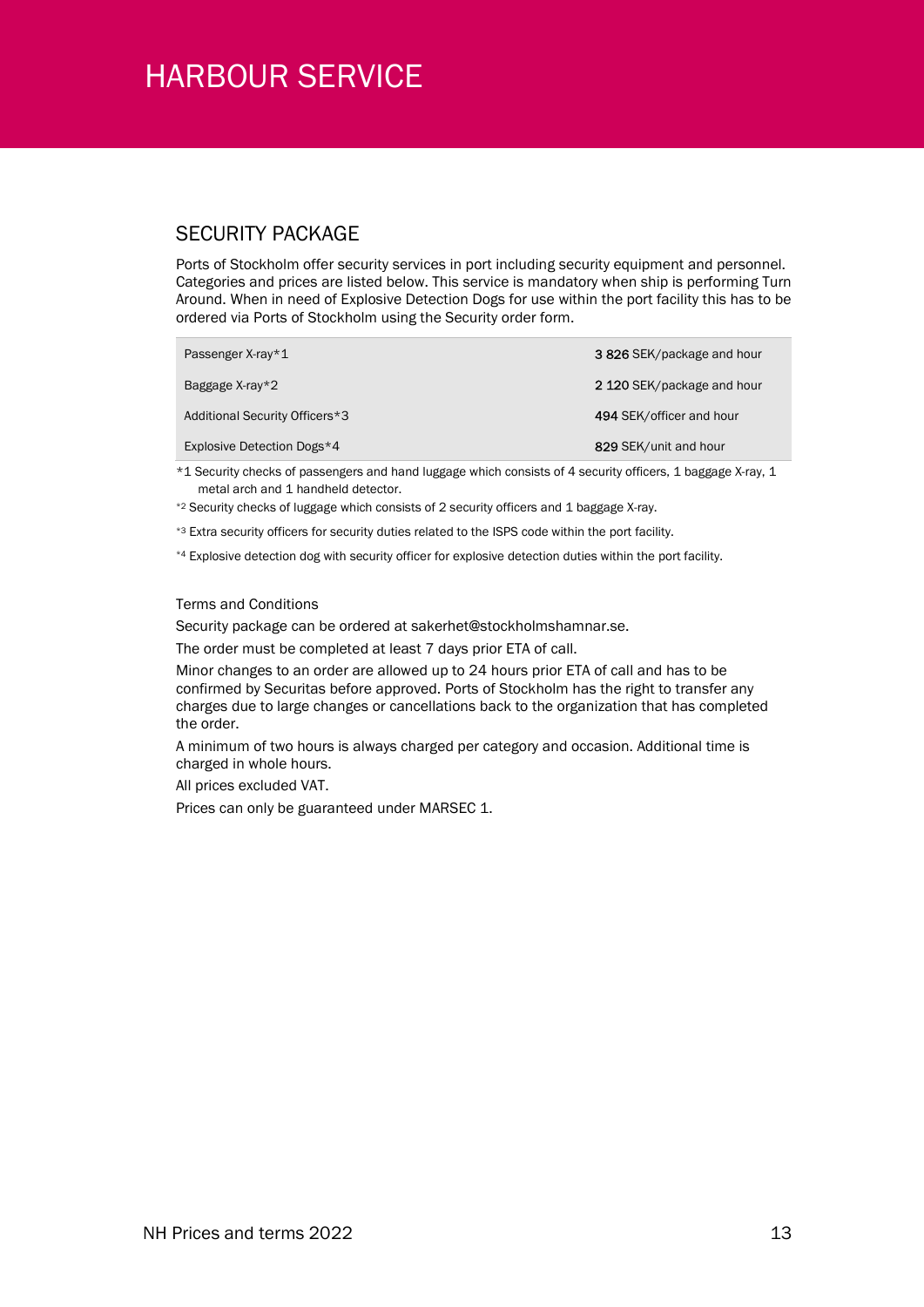#### ESTABLISHMENT OF TEMPORARY PERIMETER PROTECTION AND SECURITY GUARDS

For vessels covered by IMO port facility security code requirements that berth at quays at which there is normally no security monitoring, a minimum of one security guard is required for the entire duration of the call. The security guard is ordered via Ports of Stockholm and carries out the work of ensuring maritime security protection in accordance with the International Ship & Port facility Security code (ISPS). Passenger vessels carrying more than 12 passengers are dealt with separately, as a separate assessment is made as to whether additional security monitoring is required.

For vessels (not passenger vessels) covered by IMO port facility security code requirements that berth at ferry quays, Ports of Stockholm has assessed that separate security monitoring is required.

For vessels that are not covered by IMO port facility security code requirements that berth at quays that are covered by IMO port facility security code requirements, Ports of Stockholm has assessed that separate security monitoring is required.

| Fee for installation of temporary security protection weekday 07-16 | <b>3 439 SEK/call</b>  |
|---------------------------------------------------------------------|------------------------|
| Fee for installation of temporary security protection other time    | 6 099 SEK/call         |
| Fee of provision of security guards when required (min. 4 hours)    | 494 SEK/hour and guard |
|                                                                     |                        |

The time is calculated from 0,5 hours before estimated tima of arrival (eta) until 0,5 hours after the vessels actual departure. The prices and terms are also applicable for other types of security services.

#### ID CARDS & KEYS

In accordance with the regulations of the Swedish Transport Agency regarding ISPS, a competence examination is required for personnel residing within the restricted port area. After the application is approved, the following prices apply for issuing ID-cards. The prices also apply for issuing ID cards for tenants.

| Issuing of Port of Stockholm ID card                     | 322 SEK per ID         |
|----------------------------------------------------------|------------------------|
| Tenants using external cards in the Ports system         | 53 SEK per application |
| Surcharge for issued but not picked up ID card           | 322 SEK per ID         |
| Surcharge for loss of or not returned or damaged ID card | 534 SEK per ID         |

Surcharge at loss of ID card will be debited in addition to the cost of issuing a new ID.

Application above includes registration of user, changes of personal information for the card as well as changes of the security classification for a person or tenant. The cost will be debited yearly in January.

#### **KEYS**

In case of a lost key(s) or if the key is not returned after an assignement, the same surcharge as for loss of ID card will be debited. Personnel will also be held responsible for any damage or loss as a result fram the loss.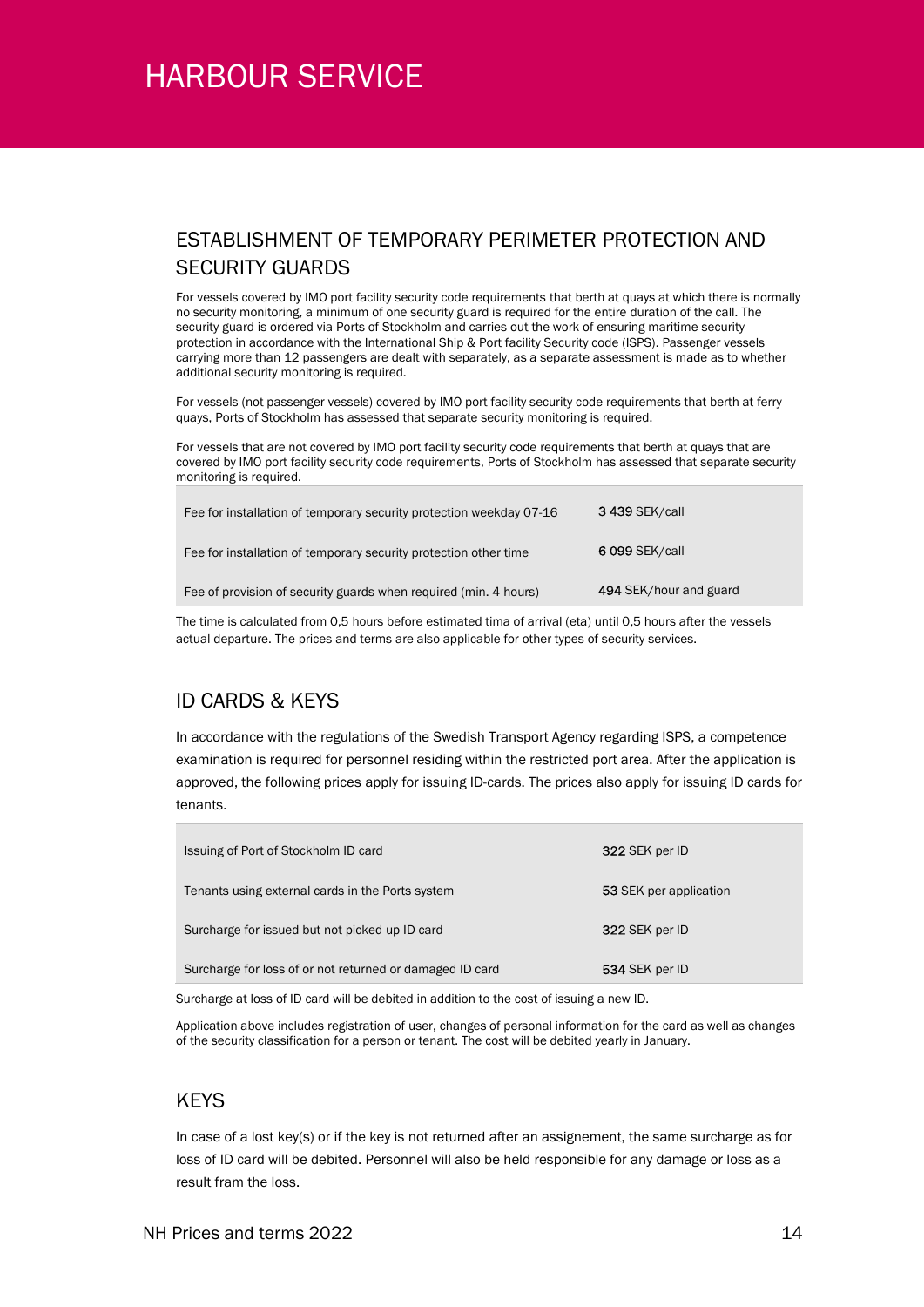#### DELIVERY OF FRESHWATER

The following tariffs apply for vessels that do not have a separate agreement with Ports of Stockholm.

| DELIVERY FROM FIRE HYDRANT                                                                                                                   | <b>PRICE/UNIT</b>                           |
|----------------------------------------------------------------------------------------------------------------------------------------------|---------------------------------------------|
| Price per started m <sup>3</sup>                                                                                                             | $17.61$ SEK/m <sup>3</sup>                  |
| Minimum charge per delivery                                                                                                                  | <b>1846 SEK</b>                             |
| Surcharge for delivery outside normal working hours, weekdays<br>16:00-07:00, weekends and holidays as well as for waitingtime<br>$> 30$ min | See labor charges under Harbour<br>service. |

The minimum charge also applies when ordered freshwater delivery is cancelled less than 24 hours before arrival.

#### TERMS AND CONDITIONS OF SUPPLY

The customer must follow the instructions provided by the Ports of Stockholm personnel with regard to the supply of water and must also provide the necessary assistance to receive the materials aboard the vessel and ashore.

The customer must ensure that the vessel's water tanks have sufficient venting capacity in relation to the supply capacity and that the tanks and coupled tubing are in such condition that these will not result in damage to the equipment. The water hydrants may only be used for the customer's own vessel operations.

The key to the water hydrant provided by Ports of Stockholm must be returned when the water supply delivery has been completed. Remuneration for a lost or damaged water hydrant key must be made by the customer in the form of payment of the equivalent cost of ordering and manufacturing a new replacement key. The customer is not allowed to use their own tools or keys to access a water hydrant and must only use the water hydrant with a water hydrant key supplied by Ports of Stockholm.

In each instance the customer must provide information about the volume of the supply in accordance with Ports of Stockholm's instructions. If there is leakage in the customer's facility or in other instance of unusual volume of supply a supplementary fee for the unusual volume of supply may be charged.

During connection, use or other instance the customer is not permitted to cause damage to the water hydrant or other property administered by Ports of Stockholm. Ports of Stockholm accepts no liability for damage incurred by the customer in connection with the supply of fresh water or other instance other than when a Ports of Stockholm employee has been guilty of negligence. Damage compensation in every case is limited to the direct damage only and there is no entitlement to compensation for loss of income or other indirect damage.

The customer is also bound by the corresponding liabilities and limitations that apply to the property owner in accordance with the Nynäshamns kommuns general provisions for use of communal water and drainage facilities in Nynäshamn (Allmänna bestämmelser för brukande av Nynäshamns kommuns allmänna vatten- och avloppsanläggning (ABVA).